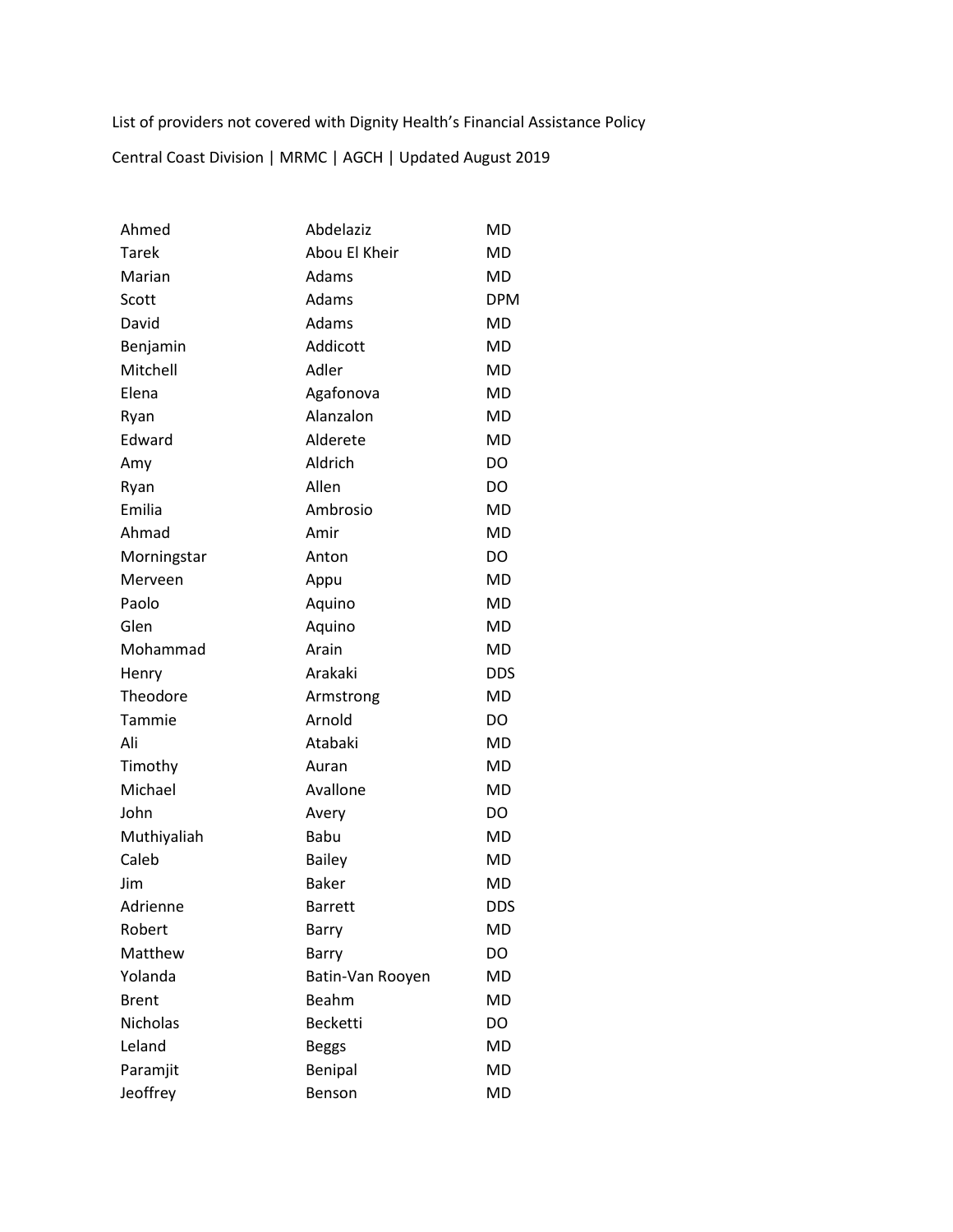| David                    | Bentley          | <b>DPM</b> |
|--------------------------|------------------|------------|
| Bala                     | <b>Bhat</b>      | <b>MD</b>  |
| Samir                    | <b>Bhatt</b>     | <b>MD</b>  |
| Jia-Yi                   | <b>Bian</b>      | DO         |
| Scott                    | <b>Bisheff</b>   | <b>MD</b>  |
| Dennis                   | Blackburn        | DO         |
| John                     | Blaney           | MD         |
| David                    | <b>Board</b>     | <b>MD</b>  |
| Mark                     | Bocchicchio      | MD         |
| Thomas                   | <b>Bosshardt</b> | <b>MD</b>  |
| <b>Betsy</b>             | Bronson          | MD         |
| <b>Jeffry</b>            | <b>Brown</b>     | <b>MD</b>  |
| Theodore                 | Burdumy          | MD         |
| William                  | <b>Burnette</b>  | <b>MD</b>  |
| Elizabeth                | <b>Busby</b>     | DO         |
| Stephen                  | Bylsma           | <b>MD</b>  |
| Miguel                   | Camacho          | MD         |
| Craig                    | Canfield         | <b>MD</b>  |
| David                    | Canvasser        | MD         |
| James                    | Cartland         | <b>MD</b>  |
| Nicandro                 | Castaneda        | MD         |
| Paul                     | Castello         | <b>MD</b>  |
| John                     | Caton            | MD         |
| Joseph                   | Centeno          | <b>MD</b>  |
| Marc                     | Cerruti          | MD         |
| Kristina                 | Cesena           | <b>DDS</b> |
| Charles                  | Chalekson        | MD         |
| <b>Therese</b>           | Chan-McNabb      | <b>MD</b>  |
| <b>Estrella Nathalie</b> | Chavez Benzaquen | <b>MD</b>  |
| Johnny                   | Chen             | MD         |
| Ananthakrishna           | Chilukuri        | MD         |
| Stephen                  | Chu              | <b>MD</b>  |
| Thomas                   | Church           | <b>MD</b>  |
| Wendy                    | Ciovacco         | <b>MD</b>  |
| Steve                    | Clark            | <b>DPM</b> |
| Harry                    | Corbett          | MD         |
| Judith                   | Corey            | MD         |
| Matthew                  | Cote             | <b>MD</b>  |
| David                    | Cottrell         | DDS        |
| Daniel                   | Culhane          | MD         |
| Gary                     | Cushing          | MD         |
| Alina                    | Dalmendray       | MD         |
| Ramanand                 | Dandillaya       | MD         |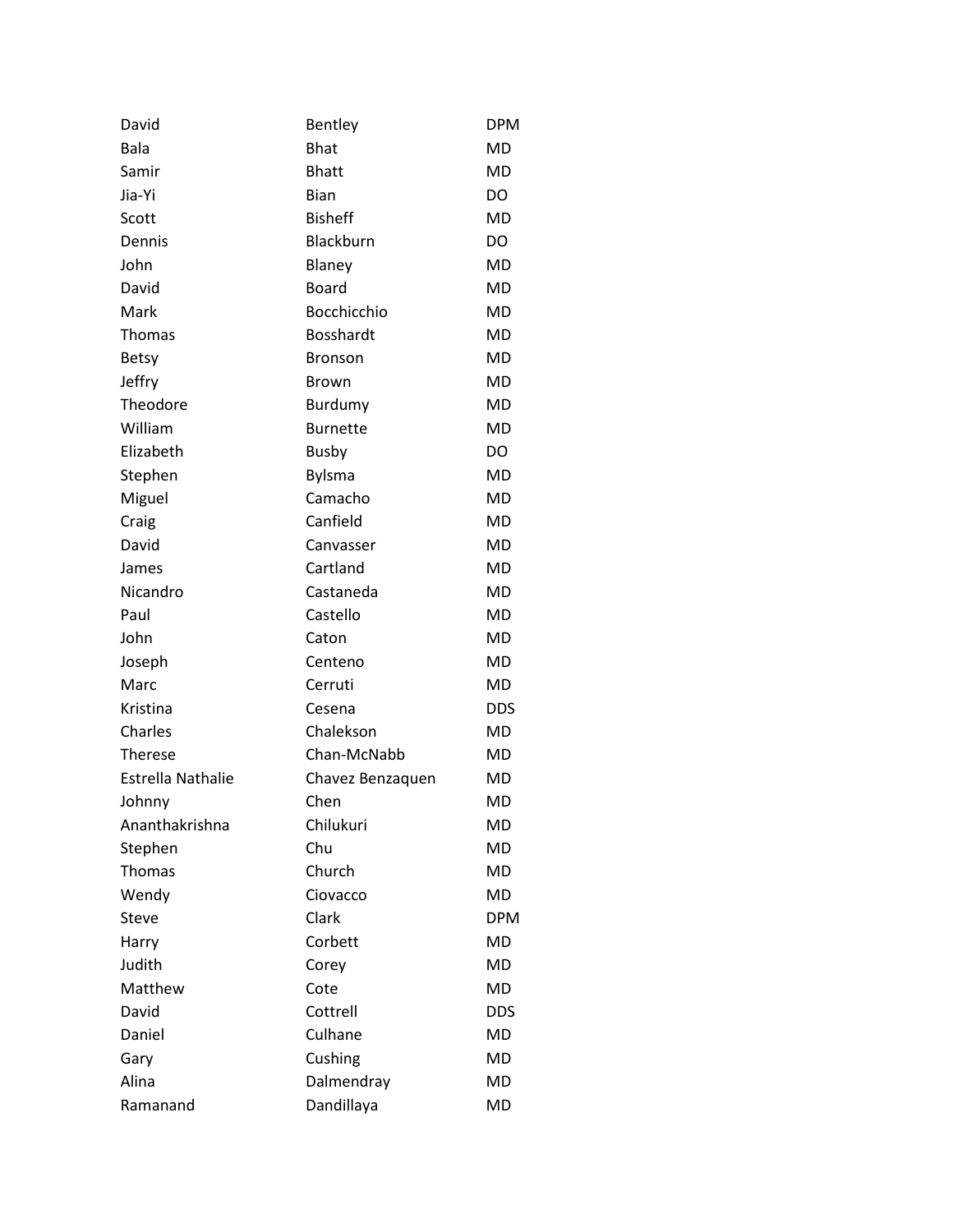| Fredrick       | Dapaah-Siakwan | <b>MD</b>  |
|----------------|----------------|------------|
| Saul           | David          | <b>MD</b>  |
| Raymund        | David          | MD         |
| Timothy        | Davis          | <b>MD</b>  |
| Matthew        | DeNicola       | <b>MD</b>  |
| Kamlesh        | Desai          | <b>MD</b>  |
| <b>Brian</b>   | Desmond        | <b>MD</b>  |
| Sean           | Devine         | <b>MD</b>  |
| Michael        | <b>DiBiase</b> | <b>MD</b>  |
| <b>Brian</b>   | DiCarlo        | <b>MD</b>  |
| Deneen         | <b>DiCarlo</b> | <b>MD</b>  |
| Keith          | Dillon         | <b>MD</b>  |
| Paul           | DiModica       | DO         |
| Andrew         | Dixon          | <b>MD</b>  |
| Robert         | Dodd           | <b>MD</b>  |
| Gary           | Donath         | <b>MD</b>  |
| Robert         | Doria          | <b>MD</b>  |
| Cynthia        | Douglas        | <b>MD</b>  |
| Susan          | Downey         | <b>MD</b>  |
| Arthur         | DuBerg         | <b>MD</b>  |
| Nathan         | Ecklund        | <b>DPM</b> |
| Steven         | Ehrreich       | <b>MD</b>  |
| Susan          | Enlow          | MD         |
| Philip         | Ente           | <b>MD</b>  |
| Robert         | Evans          | <b>MD</b>  |
| Luke           | Faber          | <b>MD</b>  |
| Aamer          | Farooki        | MD         |
| Barry          | Feldman        | <b>MD</b>  |
| Ira            | Felman         | <b>MD</b>  |
| Kevin          | Ferguson       | <b>MD</b>  |
| Thomas         | Ferro          | <b>MD</b>  |
| <b>Brian</b>   | Fields         | DO         |
| David          | Filippi        | MD         |
| Peter          | Fillerup       | <b>DPM</b> |
| <b>Brandie</b> | Firetag        | MD         |
| Lorianna       | Fletcher       | <b>MD</b>  |
| Larry          | Foreman        | DO         |
| Shawn          | Fouhy          | <b>MD</b>  |
| Jeremy         | Fox            | <b>MD</b>  |
| Stephen        | Freyaldenhoven | <b>MD</b>  |
| Michael        | Friedlander    | <b>MD</b>  |
| Michael        | Frost          | <b>MD</b>  |
| Clifford       | Gelman         | MD         |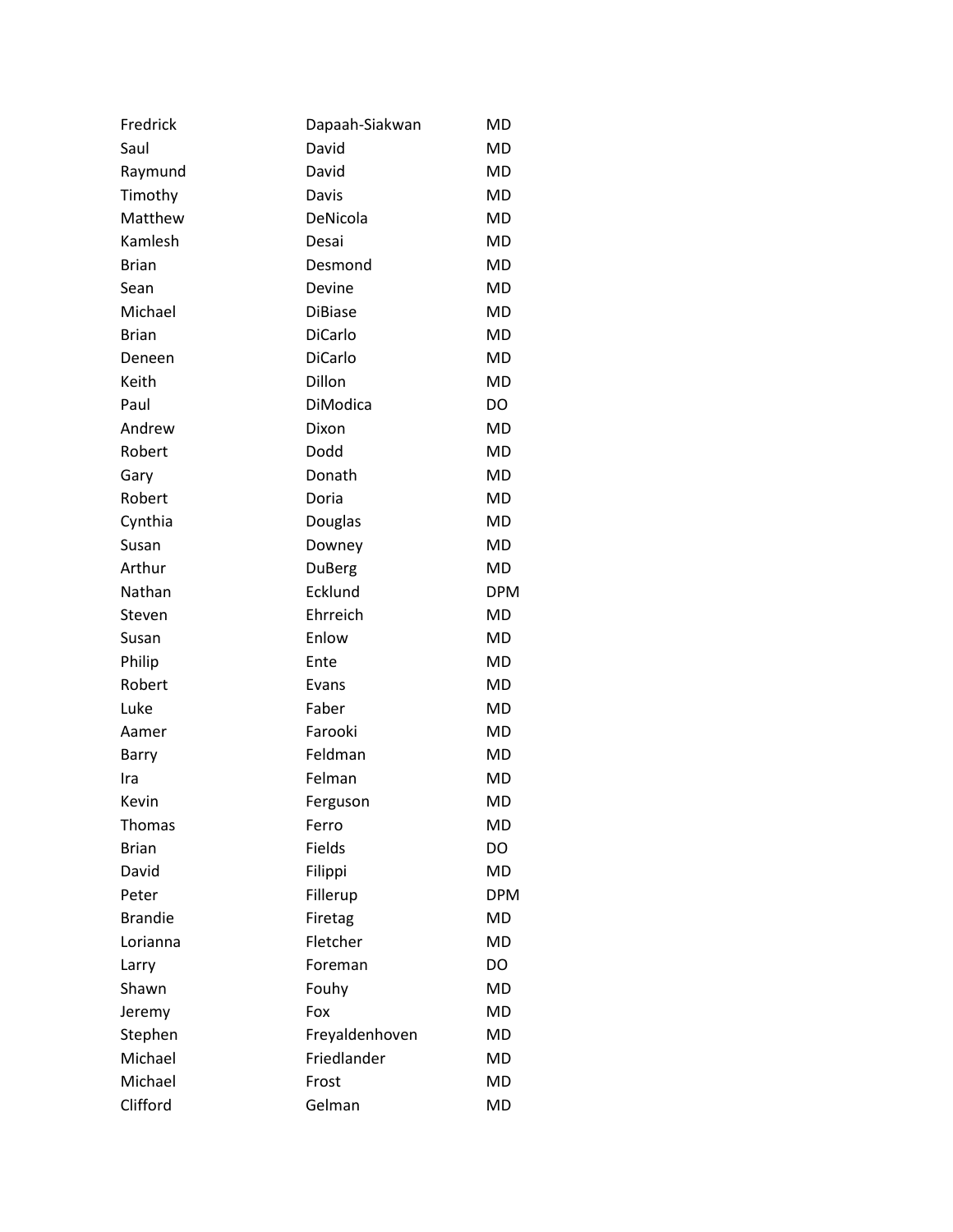| Julie        | Gelman         | MD         |
|--------------|----------------|------------|
| Vijay        | George         | <b>MD</b>  |
| Erika        | Gibson         | MD         |
| <b>Brett</b> | Gidney         | <b>MD</b>  |
| Mark         | Ginkel         | MD         |
| Kenneth      | Goldberg       | <b>DMD</b> |
| Arlene       | Gonzales       | MD         |
| Randall      | Goodman        | <b>MD</b>  |
| Ashlynn      | Gordon         | DO         |
| Klaus        | Gottlieb       | <b>MD</b>  |
| Rocky        | Greer          | MD         |
| Carolyn      | Griffith       | <b>MD</b>  |
| Richard      | Griffith       | MD         |
| Victor       | Guerrero       | MD         |
| Terry        | Hack           | MD         |
| Michael      | Hajduk         | <b>MD</b>  |
| James        | Hannah         | MD         |
| David        | Hardesty       | MD         |
| Stacy        | Harmon         | MD         |
| Alex         | Harrison       | <b>MD</b>  |
| Carrie       | Harvey         | MD         |
| Hugh         | Hatfield       | MD         |
| Michael      | Haverty        | MD         |
| Albert       | <b>Hawkins</b> | <b>MD</b>  |
| Noah         | Hawthorne      | MD         |
| Howard       | Hayashi        | MD         |
| Edwin        | Hayashi        | MD         |
| Harold       | Helbock        | <b>MD</b>  |
| Narakesari   | Heragu         | MD         |
| Stephen      | Herrick        | DO         |
| Allan        | Hill           | MD         |
| Robert       | Hinds          | <b>DO</b>  |
| Donald       | Hole           | MD         |
| Christopher  | Holland        | <b>MD</b>  |
| Stephen      | Holtzman       | MD         |
| John         | Hooge          | <b>MD</b>  |
| Wally        | Hosn           | <b>MD</b>  |
| Thomas       | Hsia           | <b>MD</b>  |
| Wilbur       | Huang          | <b>MD</b>  |
| Marshall     | Humes          | <b>DDS</b> |
| Alain        | Hurdle         | MD         |
| Steven       | Hutcherson     | <b>DDS</b> |
| Kaigo        | Hwang          | MD         |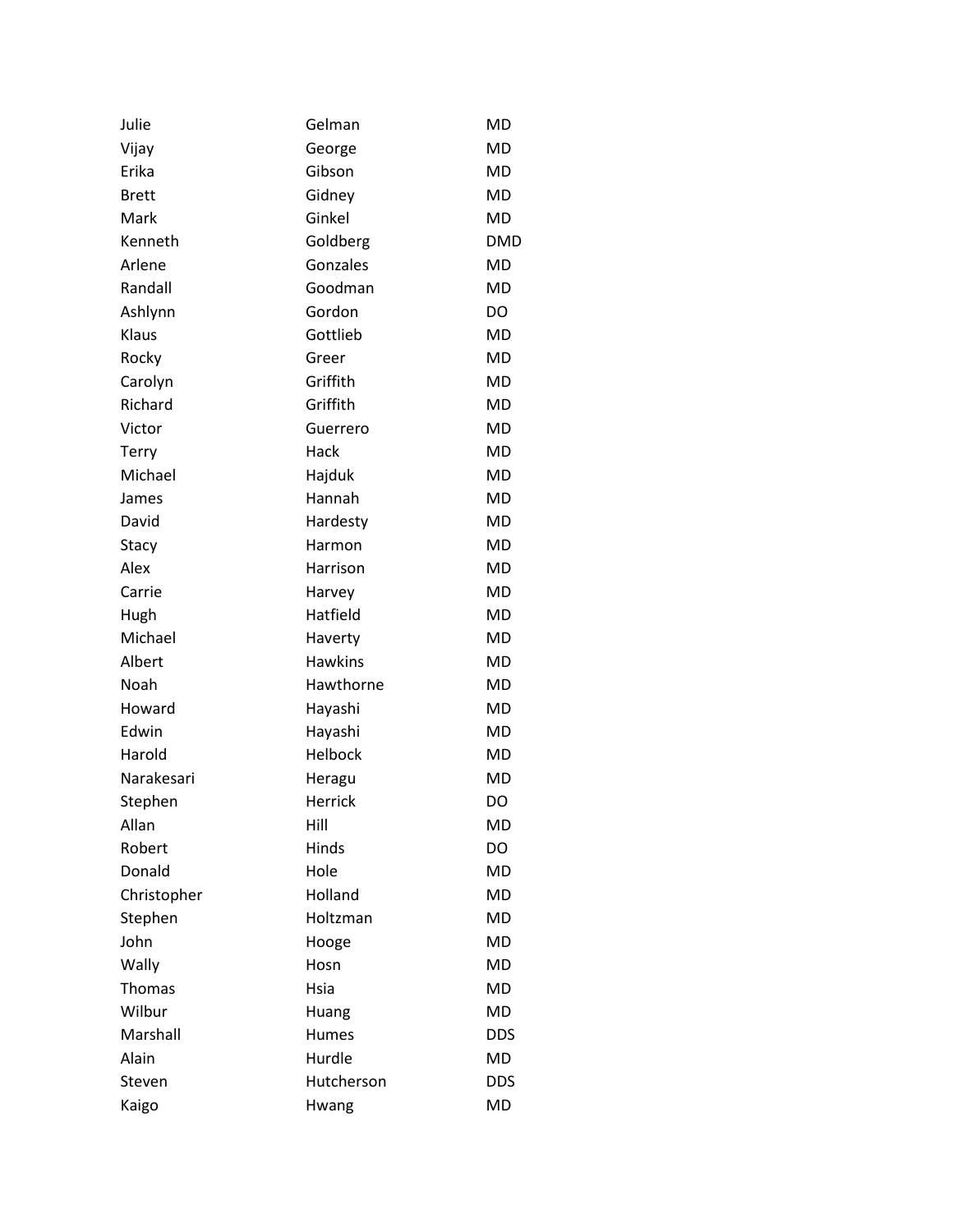| Alejandro       | Ibarra         | <b>MD</b>  |
|-----------------|----------------|------------|
| David           | Ikola          | MD         |
| Eric            | Jacobsen       | <b>MD</b>  |
| Lauren          | Jacobson       | MD         |
| Eric            | Jahnke         | MD         |
| Hillel          | Janai          | MD         |
| Curby           | <b>Jenkins</b> | DO         |
| <b>Brian</b>    | Jensen         | <b>MD</b>  |
| Dhiraj          | Jeyanandarajan | <b>MD</b>  |
| Amie            | Jimenez        | MD         |
| Christopher     | Johnson        | MD         |
| Connor          | Johnson        | MD         |
| Robert          | Johnson        | MD         |
| Jamieson        | Jones          | MD         |
| Taylor          | Jordan         | MD         |
| Dhagash         | Joshi          | <b>MD</b>  |
| Katie           | Julian         | MD         |
| Lucas           | Karaelias      | MD         |
| James           | Kasper         | MD         |
| Ara             | Kassarjian     | MD         |
| Vellore         | Kasturi        | MD         |
| Tamir           | Keshen         | MD         |
| David           | Ketelaar       | MD         |
| Case            | Ketting        | MD         |
| Siri            | Khalsa         | MD         |
| Sadaf           | Khan           | MD         |
| Farid           | Kia            | <b>MD</b>  |
| Samuel          | Kieley         | MD         |
| Kristen         | Kieley         | MD         |
| Han             | Kim            | <b>MD</b>  |
| Benjamin        | <b>Kirk</b>    | DO         |
| Heather         | Kirschner      | DO         |
| Phillip         | Kissel         | MD         |
| Rick            | Kleinsasser    | <b>DDS</b> |
| Paul            | Klosterman     | MD         |
| <b>Thomas</b>   | Knecht         | MD         |
| Peter           | Krause         | MD         |
| <b>Nicholas</b> | Krier          | <b>MD</b>  |
| Timothy         | Kuang          | MD         |
| Joseph          | Kuntze         | MD         |
| Robert          | Kvalstad       | MD         |
| Thomas          | Kyler          | <b>MD</b>  |
| Rachel          | Kyler          | MD         |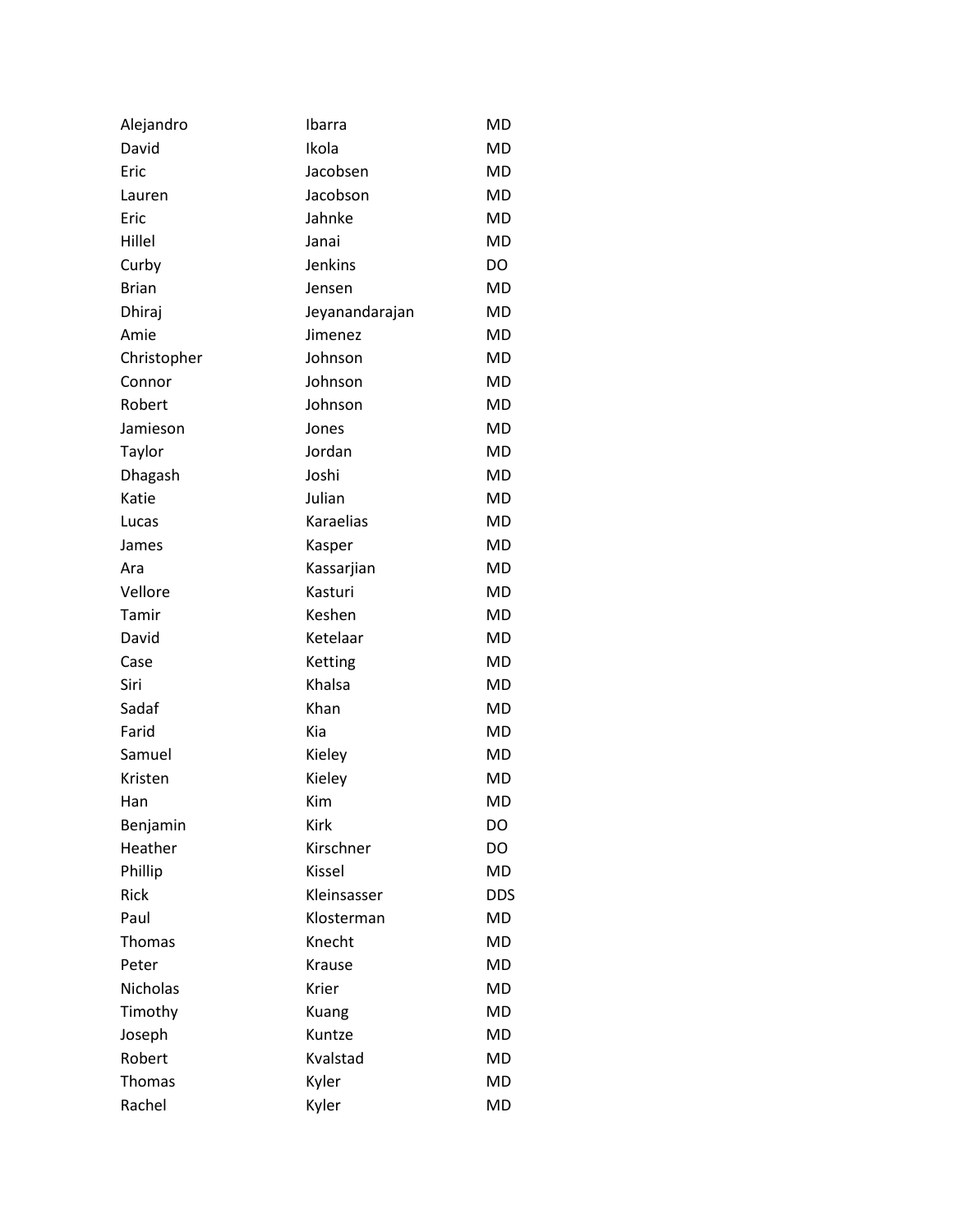| Pierre       | Labrecque     | MD         |
|--------------|---------------|------------|
| Francis      | Lagattuta     | <b>MD</b>  |
| Michael      | Lai           | MD         |
| Michael      | Laird         | MD         |
| Joel         | Lardizabal    | MD         |
| Giancarlo    | Lauriente     | <b>DDS</b> |
| Randolph     | Lawrence      | MD         |
| <b>Brett</b> | Lebed         | <b>MD</b>  |
| Jintaek      | Lee           | <b>DDS</b> |
| Jason        | Lent          | DO         |
| Eric         | Levy          | MD         |
| Michael      | Lim           | <b>MD</b>  |
| James        | Lindsey       | MD         |
| Raymund      | Llaurado      | MD         |
| Suresh       | Lodha         | <b>MD</b>  |
| Archana      | Lucchesi      | <b>MD</b>  |
| Kurt         | Lundquist     | MD         |
| Nadia        | Lupercio      | <b>MD</b>  |
| Jon          | MacLean       | DO         |
| Marshall     | Mallory       | <b>MD</b>  |
| Michael      | Malotte       | MD         |
| Megan        | Malzone       | <b>MD</b>  |
| Farah        | Mansuri       | MD         |
| Sarfaraz     | Mansuri       | <b>MD</b>  |
| Edmund       | Marroquin     | MD         |
| Richard      | Martin        | MD         |
| James        | Mase          | MD         |
| Peter        | Masny         | <b>MD</b>  |
| Thaddaeus    | May           | <b>MD</b>  |
| Rachel       | May           | <b>MD</b>  |
| Jacob        | Mayor         | MD         |
| Richard      | McClaflin     | <b>MD</b>  |
| Robert       | McGhie        | <b>MD</b>  |
| Robert       | McGraw        | <b>MD</b>  |
| Wilton       | McLeod        | DO.        |
| William      | McRee         | <b>MD</b>  |
| Robert       | Meints        | <b>MD</b>  |
| Mickey       | Meiselman     | <b>MD</b>  |
| Francisco    | Mendoza       | <b>MD</b>  |
| Charles      | Merrill       | <b>MD</b>  |
| Garabed      | Messrobian    | <b>MD</b>  |
| Robert       | <b>Meyers</b> | <b>MD</b>  |
| Hatem        | Mezher        | MD         |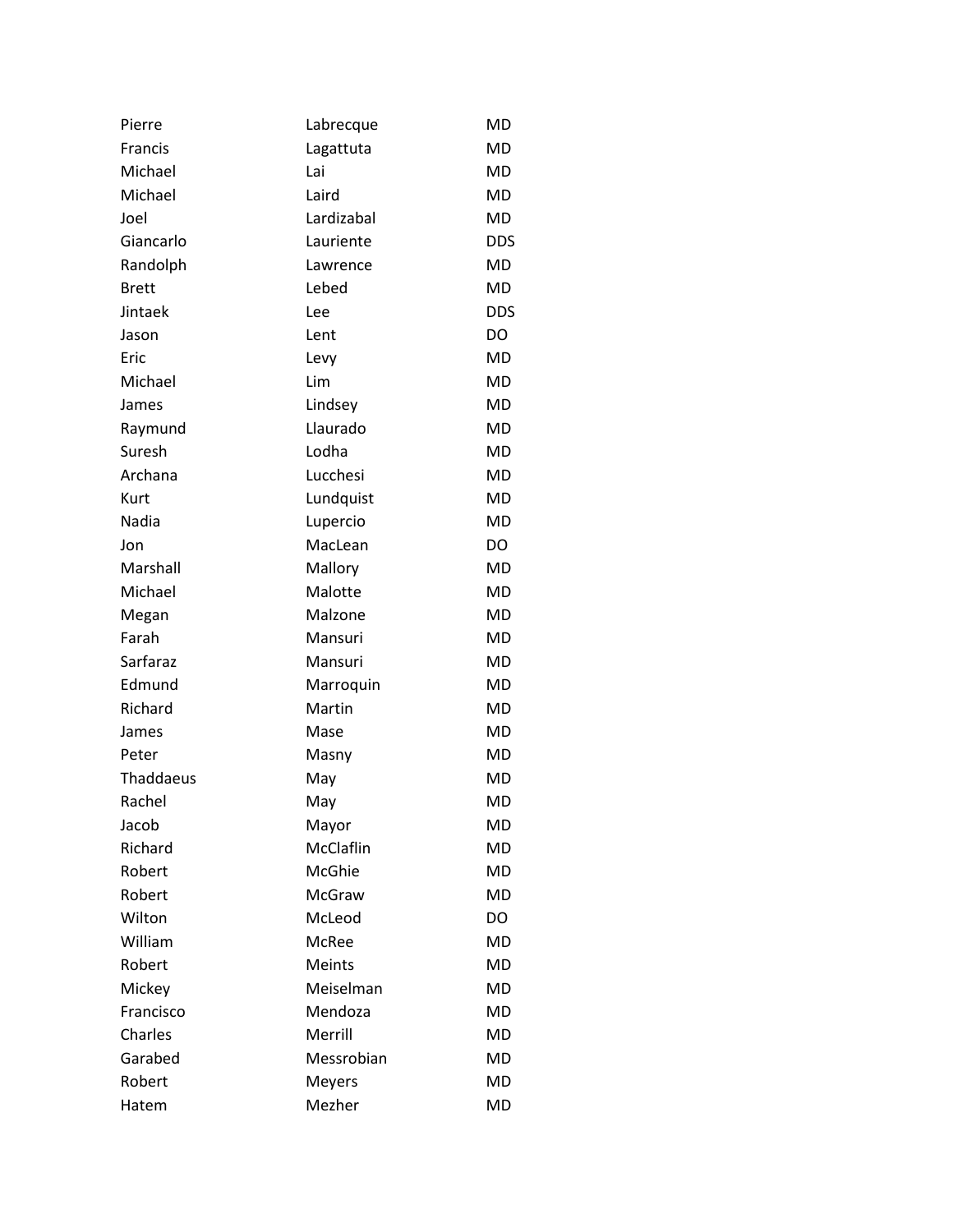| Ross          | Michel        | <b>MD</b>  |
|---------------|---------------|------------|
| Karen         | Mikuni        | <b>MD</b>  |
| Mark          | Miller        | <b>DPM</b> |
| Samuel        | Miller        | <b>DO</b>  |
| <b>Thomas</b> | Miller        | MD         |
| Michael       | Moats         | <b>MD</b>  |
| Lisa          | Molin         | MD         |
| Neal          | Moller        | <b>MD</b>  |
| Johanna       | Moore         | MD         |
| Scott         | Morey         | <b>MD</b>  |
| Charla        | Morgan        | DO         |
| Paul          | Mroz          | <b>MD</b>  |
| Linda         | Mulder        | MD         |
| Jeffrey       | Mundorf       | <b>MD</b>  |
| Sean          | Murray        | MD         |
| Geoffrey      | Murrish       | <b>MD</b>  |
| Michael       | <b>Myers</b>  | MD         |
| Igor          | Nastaskin     | <b>MD</b>  |
| John          | Newlander     | MD         |
| Kristin       | Newsom        | <b>DDS</b> |
| Ahmad         | Nooristani    | MD         |
| Richard       | Norman        | <b>DPM</b> |
| Elham         | Novin-Baheran | MD         |
| David         | Oates         | MD         |
| <b>Brian</b>  | O'Carroll     | <b>DPM</b> |
| Luis          | Ochoa-Pelaez  | <b>MD</b>  |
| ljeoma        | Ofiaeli       | <b>MD</b>  |
| Daniel        | Oh            | <b>MD</b>  |
| Robert        | Okerblom      | <b>MD</b>  |
| John          | Okerblom      | <b>MD</b>  |
| Amy           | Olin          | MD         |
| Erik          | Olson         | <b>MD</b>  |
| Samer         | Othman        | MD         |
| Carl          | Owada         | <b>MD</b>  |
| Garrett       | Owen          | MD         |
| David         | Palchak       | <b>MD</b>  |
| Perla         | Park          | MD         |
| Jaywant       | Parmar        | <b>MD</b>  |
| <b>Bipin</b>  | Patel         | MD         |
| Jashvant      | Patel         | <b>MD</b>  |
| Paritosh      | Patel         | <b>DDS</b> |
| Piyal         | Patel         | DO         |
| Rajan         | Patel         | MD         |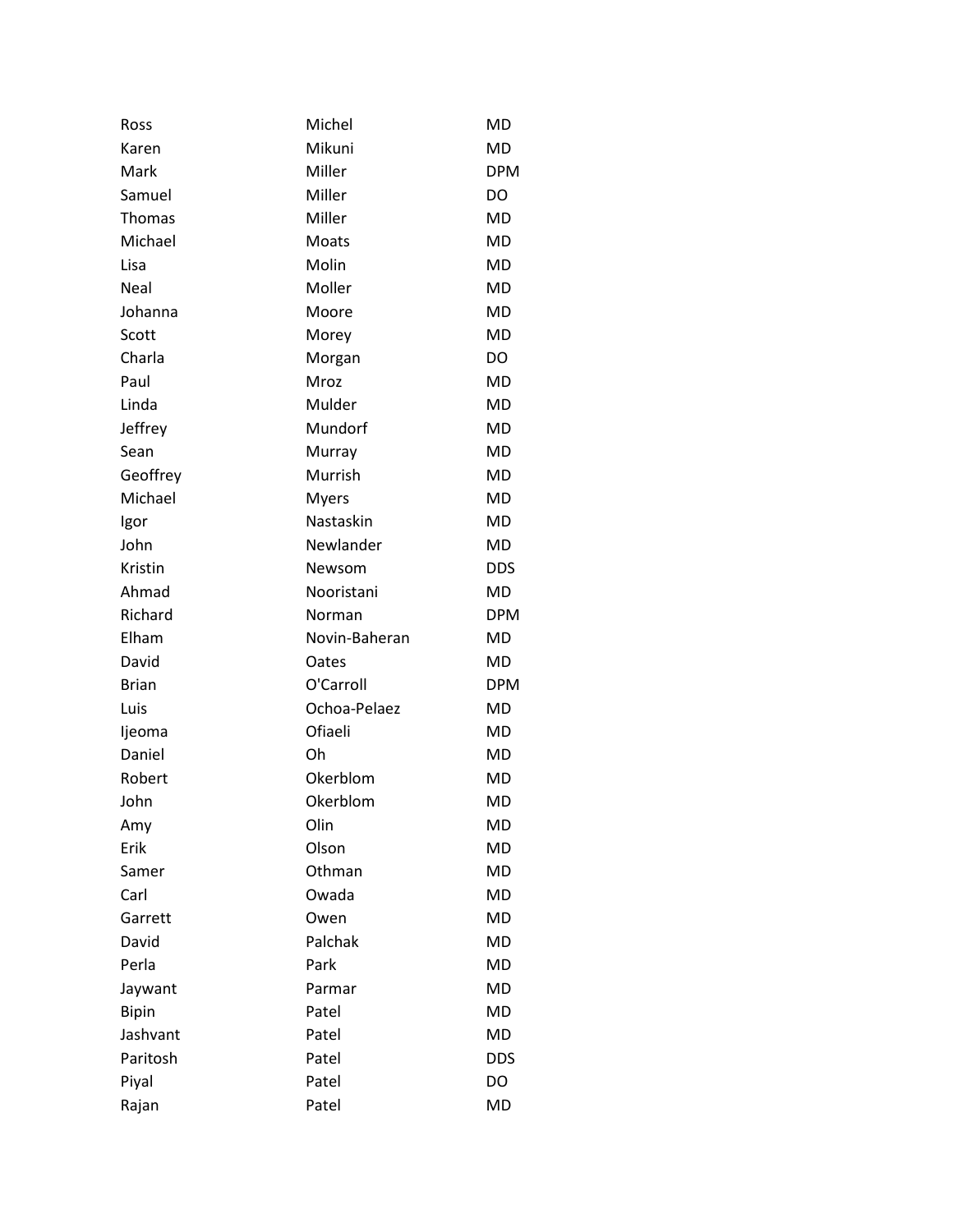| Amol           | Patil        | <b>MD</b>  |
|----------------|--------------|------------|
| Jac            | Pedersen     | <b>DDS</b> |
| Christopher    | Peinado      | <b>MD</b>  |
| <b>Brandon</b> | Penn         | DO         |
| <b>Brent</b>   | Pennelly     | <b>MD</b>  |
| <b>Brian</b>   | Penton       | <b>MD</b>  |
| Hugh           | Perkin       | <b>MD</b>  |
| Timothy        | Perrin       | <b>MD</b>  |
| Jeffrey        | Pietz        | <b>MD</b>  |
| Shahriar       | Pirouz       | <b>MD</b>  |
| Anthony        | Pitrowski    | <b>MD</b>  |
| Arashdeep      | Poonia       | <b>MD</b>  |
| Kishor         | Popat        | <b>MD</b>  |
| Christopher    | Porterfield  | MD         |
| Gregory        | Pritchett    | <b>DDS</b> |
| James          | Prochazka    | <b>MD</b>  |
| Jon            | Propst       | <b>MD</b>  |
| Annelie        | Purdy        | PhD        |
| David          | Radler       | <b>MD</b>  |
| <b>Bruce</b>   | Ragsdale     | <b>MD</b>  |
| Gabriel        | Reagle       | DO         |
| Jana           | Reed         | MD         |
| Daryl          | Reid         | <b>MD</b>  |
| Miguel         | Restrepo     | <b>MD</b>  |
| Juan           | Reynoso      | <b>MD</b>  |
| Michelle       | Ribas-Dulude | MD         |
| Jonathan       | Riegler      | <b>MD</b>  |
| Richard        | Ripple       | <b>MD</b>  |
| Jethro         | Ritter       | DO         |
| <b>Brian</b>   | Robertson    | <b>MD</b>  |
| George         | Robertson    | <b>MD</b>  |
| Vance          | Rodgers      | <b>MD</b>  |
| Anne           | Rodriguez    | <b>MD</b>  |
| Jesse          | Rohde        | DO         |
| Donald         | Rommes       | MD         |
| Chadron        | Rose         | <b>MD</b>  |
| David          | Rosenfeld    | <b>MD</b>  |
| William        | Russell      | <b>MD</b>  |
| Michael        | Ryan         | <b>MD</b>  |
| Gordon         | Ryan         | MD, PHD    |
| Mark           | Sada         | <b>MD</b>  |
| Randall        | Safarik      | <b>MD</b>  |
| Eric           | Salinger     | MD         |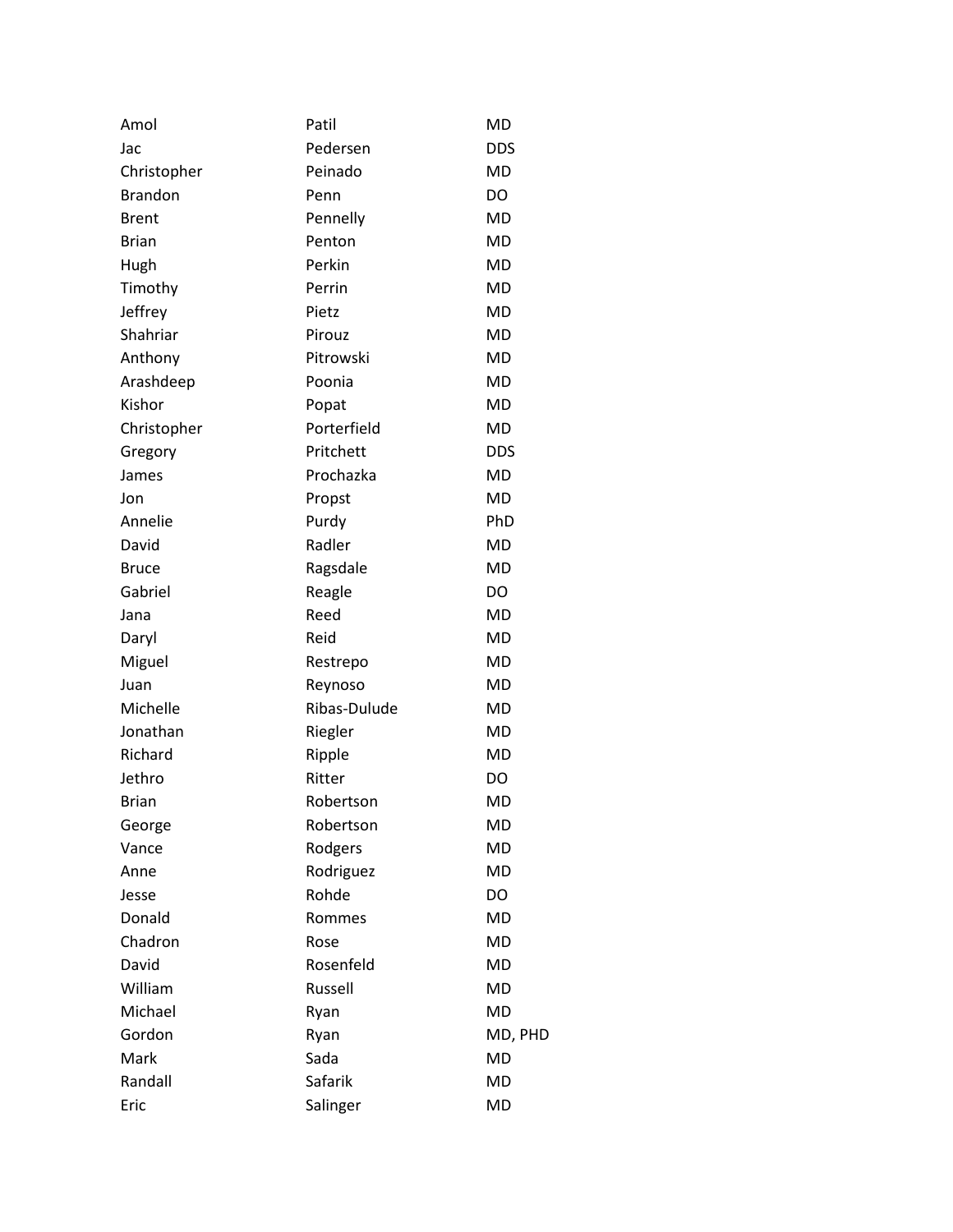| Mark           | Sandquist       | <b>MD</b>  |
|----------------|-----------------|------------|
| Farhad         | Sani            | <b>MD</b>  |
| Cesar          | Santos          | MD         |
| Keith          | Santoyo         | MD         |
| Matthew        | <b>Scales</b>   | MD         |
| Albert         | Schultz         | <b>MD</b>  |
| Joseph         | Schwartz        | MD         |
| Frank          | Scott           | DO         |
| Ragui          | Sedeek          | MD         |
| Nancy          | Shaffer         | <b>MD</b>  |
| Asad           | Shah            | MD         |
| Owen           | Shea            | MD         |
| Daniel         | Shepard         | MD         |
| Saif           | Siddiqi         | MD         |
| Baljinder      | Sidhu           | MD         |
| Larry          | Silver          | MD         |
| Valeriano      | Simbre          | MD         |
| Gregory        | Simmons         | MD         |
| Nathan         | Singer          | MD         |
| <b>Bart</b>    | Singer          | MD         |
| James          | Skow            | MD         |
| <b>Brandon</b> | Slade           | <b>DPM</b> |
| Laura          | Slaughter       | MD         |
| Clinton        | Slaughter       | MD         |
| Scott          | Smelser         | MD         |
| Ronald         | Smith-Arizmendi | MD         |
| Margaux        | Snider          | MD         |
| William        | Sogaard         | MD         |
| Ravinder       | Sohal           | MD         |
| Michael        | Solis           | MD         |
| Mark           | Soll            | <b>MD</b>  |
| William        | Somers          | <b>MD</b>  |
| Keith          | Somma           | MD         |
| Steven         | Sonnabend       | <b>MD</b>  |
| Timothy        | Spade           | MD         |
| Kenneth        | Spearman        | MD         |
| Keith          | Spellman        | MD         |
| Jeffrey        | Spoo            | <b>MD</b>  |
| Kenneth        | Starr           | MD         |
| Jonathan       | Stella          | MD         |
| Robert         | Stewart         | MD         |
| Eric           | <b>Suess</b>    | <b>MD</b>  |
| Andrew         | Sun             | MD         |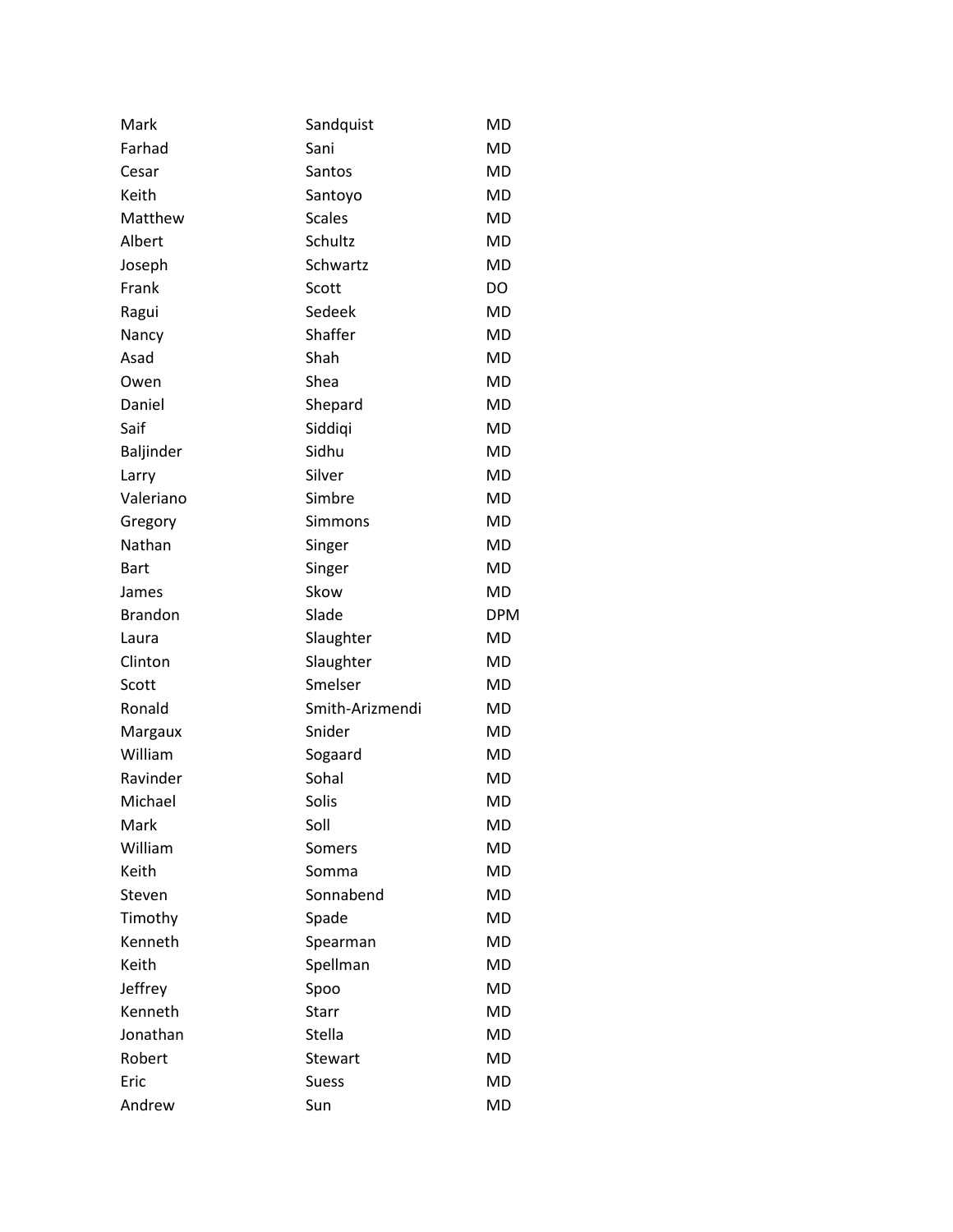| Andrea          | <b>Tackett</b> | <b>MD</b>  |
|-----------------|----------------|------------|
| James           | Tahmisian      | PhD        |
| Lauren          | Tait           | MD         |
| lehab           | Talukder       | MD         |
| Keith           | Tam            | <b>DDS</b> |
| Yat             | Tang           | <b>DDS</b> |
| Himat           | Tank           | MD         |
| Stefan          | Teitge         | MD         |
| Laura           | <b>Theis</b>   | MD         |
| Peter           | Thom           | MD         |
| Jaylong         | Thongkham      | MD         |
| Stephen         | <b>Tidik</b>   | MD         |
| Laura           | Traube         | MD         |
| Eric            | Trefelner      | MD         |
| Daniel          | Trueba         | MD         |
| Kenyon          | Tsao           | MD         |
| Kang            | Tsau           | MD         |
| lan             | Tseng          | <b>MD</b>  |
| Robert          | Turbow         | MD         |
| David           | Tuttle         | MD         |
| Kenneth         | Tway           | MD         |
| <b>Burgundy</b> | Tyrrel         | MD         |
| Carlos          | Untal          | MD         |
| Atul            | Vachhani       | MD         |
| Rajesh          | Vaid           | MD         |
| Cristina        | Valero         | MD         |
| Javier          | Valero Fonseca | MD         |
| Steven          | Van Scoy       | MD         |
| Zachary         | VandeGriend    | <b>MD</b>  |
| Pravir          | Vatsa          | <b>MD</b>  |
| Mindaugas       | Viela          | <b>MD</b>  |
| Christian       | Voge           | <b>MD</b>  |
| George          | Warwick        | DO         |
| Timothy         | Watson         | <b>MD</b>  |
| Paul            | Webber         | MD         |
| Stephen         | Wei            | <b>MD</b>  |
| Marc            | Weise          | <b>MD</b>  |
| Wendy           | Weiss          | DO         |
| <b>Bennett</b>  | Weiss          | MD         |
| Mary            | Welch          | DO         |
| Paul            | Wetzel         | MD         |
| Richard         | Wikholm        | <b>MD</b>  |
| Patrick         | Williams       | <b>MD</b>  |